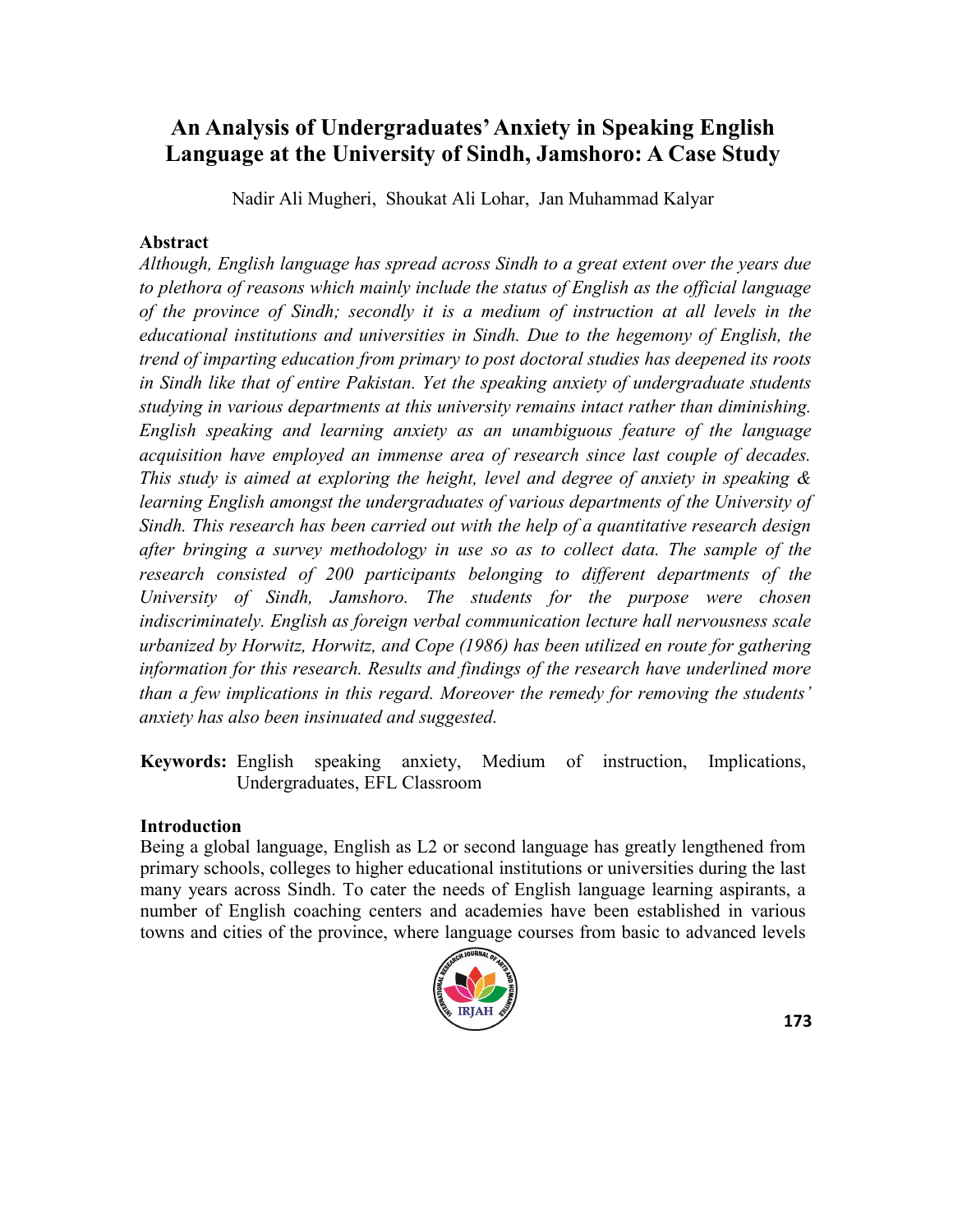are being offered. Every kind of student without age bar is eligible to seek admission and learn language in these coaching academies. Besides, a number of private English medium schools have been opened up rapidly for the last 20 years in the province to impart education in English language. Having a great value and significance to the English language in the national job market, the parents try their best to enroll their students in English medium schools even from KG and Nursery to class 10. Afterwards, those who afford the highest fees of private colleges, admit their children therein while those parents who cannot afford thousands of rupees per month, they admit their children in government or public colleges but they again try to enroll their kids in tuition academies in order to facilitate their progeny to learn English and other subjects there and then they enter the universities of their choice. Despite, all this, the English language learners studying in different departments of the University of Sindh have been observed facing difficulty, trouble and anxiety while speaking the language even in their classrooms. It has been observed that the teachers in majority take their classes according to the syllabi; they get from their concerned chairpersons of the departments. Although they deliver their lectures in English in the classrooms and the students also get them well, yet learners lack talking power and speaking skills which has been a great obstruction and impediment for the undergraduates to get good jobs and compete in other examinations especially central superior service (CSS) and provincial civil service (PCS). For comprehending this burning issue pertaining to all the non-native English countries like Pakistan and finding out its solution, many researchers have been conducting researches from time to time in a bid to resolve the issue of speaking anxiety among the students and establish the rapport between speaking nervousness and accomplishment in the intended verbal communication (target language), however, English speaking nervousness has remained a big matter in almost all the non- English speaking countries; it's not a new occurrence and latest phenomenon but this issue is persisting since decades. English speaking anxiety among university-level students as a particular characteristic of language acquisition has engaged an immense area in the field of research for the last many years. English speaking anxiety has been identified as a hindrance rather predicament in English as second language (ESL) learning in nonnative English countries. It means English speaking anxiety is nothing but an unenthusiastic emotional situation; consequently, Gardner & MacIntyre, (1992) established that it might have a pessimistic effect upon how to be learnt and acquired the target language. English speaking anxiety documented as "an influential aspect (affecting factor) in English as second language or L2 learning as well as speaking.

#### **Significance of English Language in Sindh**

At present, the English language is the most cherished, valued and significant language across the globe. It is enjoying the pinnacle status and the best standing in the world due to its hegemony and influence. Owing to its supremacy among other all the languages spoken in the world, English has succeeded to grab top position in languages' rank. It is therefore required approximately far and wide in the world. A number of languages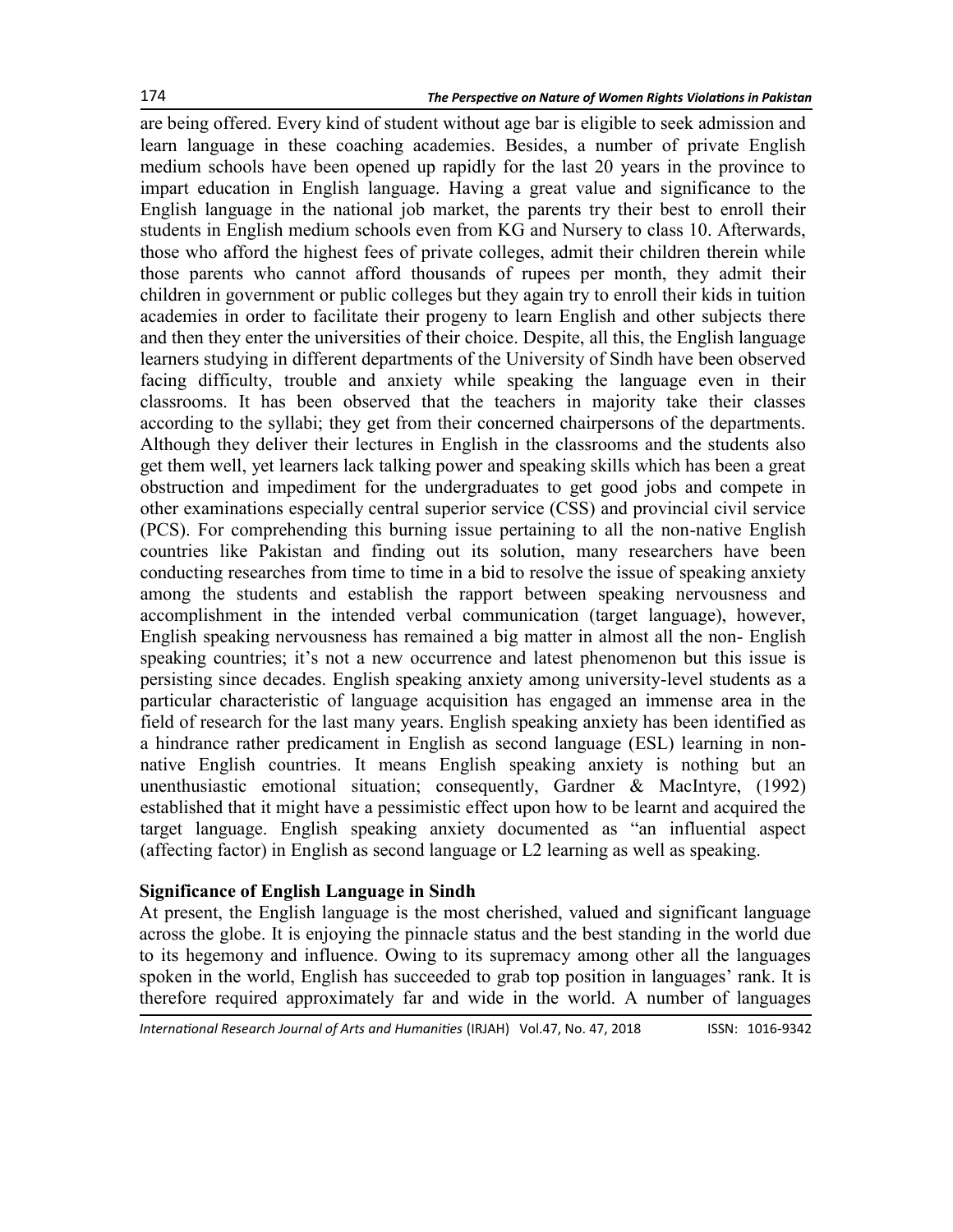except Sindhi are spoken in Sindh but Sindhi is an official lingo of the province along with English and Urdu. Sindhi in spite of being an official language of the province does not enjoy the status of medium of instruction at educational institutions and universities. Priority in this regard has been given to the English language on account of its influence, demand and need across Pakistan and the world. Thus English is lucky enough to be the only tongue and source of communication at every level in schools, college and universities of the province like that of Pakistan. Having official status to English in Sindh, this language has become "the guarantee of triumph and a key to success" in national job market of not only the province of Sindh but also entire Pakistan. Therefore, the education from primary to post doctorate is imparted in English. Be it engineering, medical, natural science, social science, law, business administration or arts and humanities, the books existing in the markets or at the universities are written in English. It is therefore language of great opportunities in both the fields which include higher studies or jobs in Pakistan. According to Oxford & Shearin (1994, an L2 (Second language) is that one which is learnt in such a situation where it is not naturally spoken as the source of usual conversation.

#### **The Reasons behind English Speaking Anxiety**

English speaking anxiety has engaged an immense part or area in the field of research since last many years. The research findings and results brought forth earlier by the researchers upon English speaking anxiety amongst the students of various non-native English countries including Pakistan have discovered the reality that speaking anxiety can slow down L2 performance as well as its manufactures. Usually, English language learners face some problems during learning process in Sindh which keeps majority of the beginners at arm's length from speaking. The process of learning English in the educational institutions and academies is old-fashioned and traditional. The trainers teach the aspirants English with the help of grammar which does not work; this teaching method has not proved fruitful but the teachers do not seem to be adopting new methodologies of teaching which have been recommended by various researchers from time to time. Mostly, the role of pragmatics in English language teaching has totally been ignored in the classrooms at the universities and language academies in Sindh. This is the thing which discourages learners to speak English and in the return they feel hesitated and anxiety while speaking. They cannot even muster the courage to speak English even with their fellows owing to the fear of committing shortcomings while talking. There is stern need to remove that fear from the minds of undergraduate students at the University of Sindh. The learners must be given opportunities to deliver lectures, give oral presentations in the classrooms and it should be the job of the teachers or faculty staff to encourage them to communicate in English rather in Sindhi or Urdu at least in the class which is not being done in the university and other educational institutions. English speaking anxiety has been documented as an immense hindrance to bring fluency in L2. According to the findings of Khattak, Jamshed, Ahmad, Mirza and Baig (2011), nervousness practiced while speaking or getting training of English may be incapacitating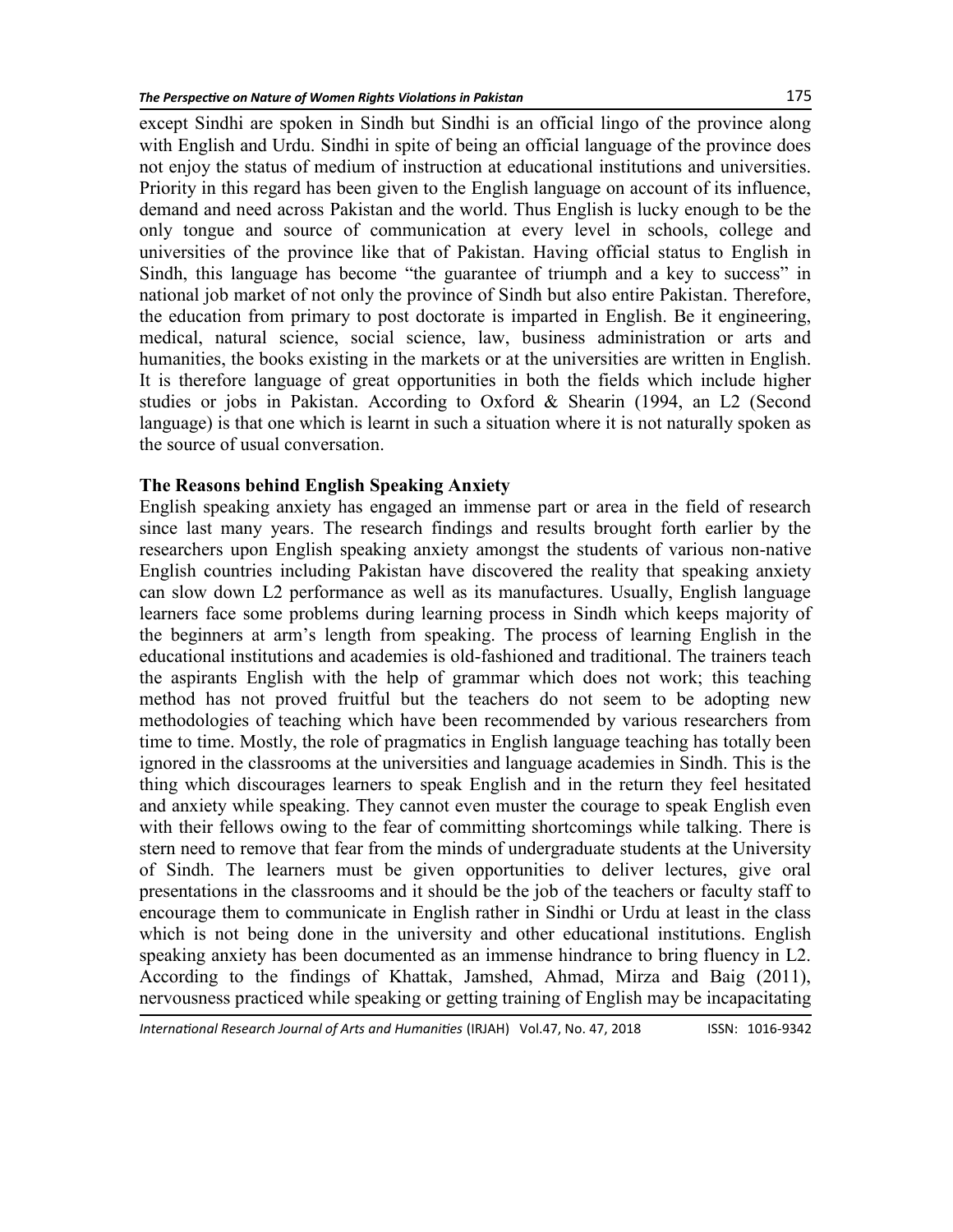as well as devastating and might affect learners' accomplishments of their goals and target. It means nervousness or anxiety is a vital factor that badly affects the language learning and then speaking. An elevated stage of English language speaking anxiety is linked with pitiable act during learning of this language. So the experience of English speaking nervousness differs from beginner to beginner. Ying (2008) defined that English speaking unease causes due to the following six main factors which include (i) Personal and interpersonal factor, (ii) Speaker viewpoint regarding English language learning, (iii) Instructor or tutor conviction regarding English speaking anxiety, (iv) Tutor-beginner connections, (v) Procedures of classroom procedures, and (vi) English language testing factor.

The researches pertaining to English speaking anxiety have suggested several solutions and presented numerous descriptions in this regard. By applying those state-ofthe-art suggestions and models in classrooms during teaching, the teachers can overcome this burning issue at the universities to a great extent. Sanders and Wills (2003) explained the nervousness on the whole as a multifaceted and a complex experience, an emotion that moves toward overflowing into us, influencing a number of different features of our entity. Thus English speaking anxiety described by Young (1999) terms it as the fret and unenthusiastic poignant reaction stirred up when learning as well as making use of English as second language (L2). Similarly, English learning and speaking anxiety has been described by Horwitz, Horwitz, & Cope, (1986) which tells that a discrete compound of self-acuity, attitudes, beliefs, viewpoints, outlooks, feelings, approaches, thoughts, behaviors, sentiments and emotions concerning classroom English learning cropping up from the individuality and eccentricity of the process of English as foreign language (EFL) learning. MacIntyre and Gardner (1994) believe that English learning and speaking nervousness is the sensation of worry, stress and uneasiness particularly linked with L2 (Second language) backgrounds, which include writing, listening and speaking.

English linguistics study has given us an idea about the impact of speaking anxiety upon learners' accomplishment and feat in the learning process of English. Previous studies on language learning established a hefty bond between English speaking anxiety and English as second language (L2) learning as well as feat (Horwitz et. al., 1986). Ordinarily, if a learner is nervous or uneasy in his/ her classroom, it means there is probability of having an annoying and irritating experience persists with the EFL raises (Gregersen & Horwitz, 2002). Simultaneously, Ewald (2007) established that an elevated stage of nervousness typically threw a pessimistic impact upon the process of this international tongue or EFL acquisition. Those beginners of this verbal communication who went through English learning  $\&$  speaking nervousness would show them the way towards sensation (feeling) of anxious regarding weaknesses and flaws. According to the research of Yan and Horwitz (2008) regarding exploration of the features (factors) allied with learners' worry in learning of English language in China and unearthed that assessment with closely look, English learning plan, English learning curiosity, motivation, stimulus and enthusiasm were the most rapid aspects. Woodrow (2006) conducted a research aiming at exploring the relationship between nervousness and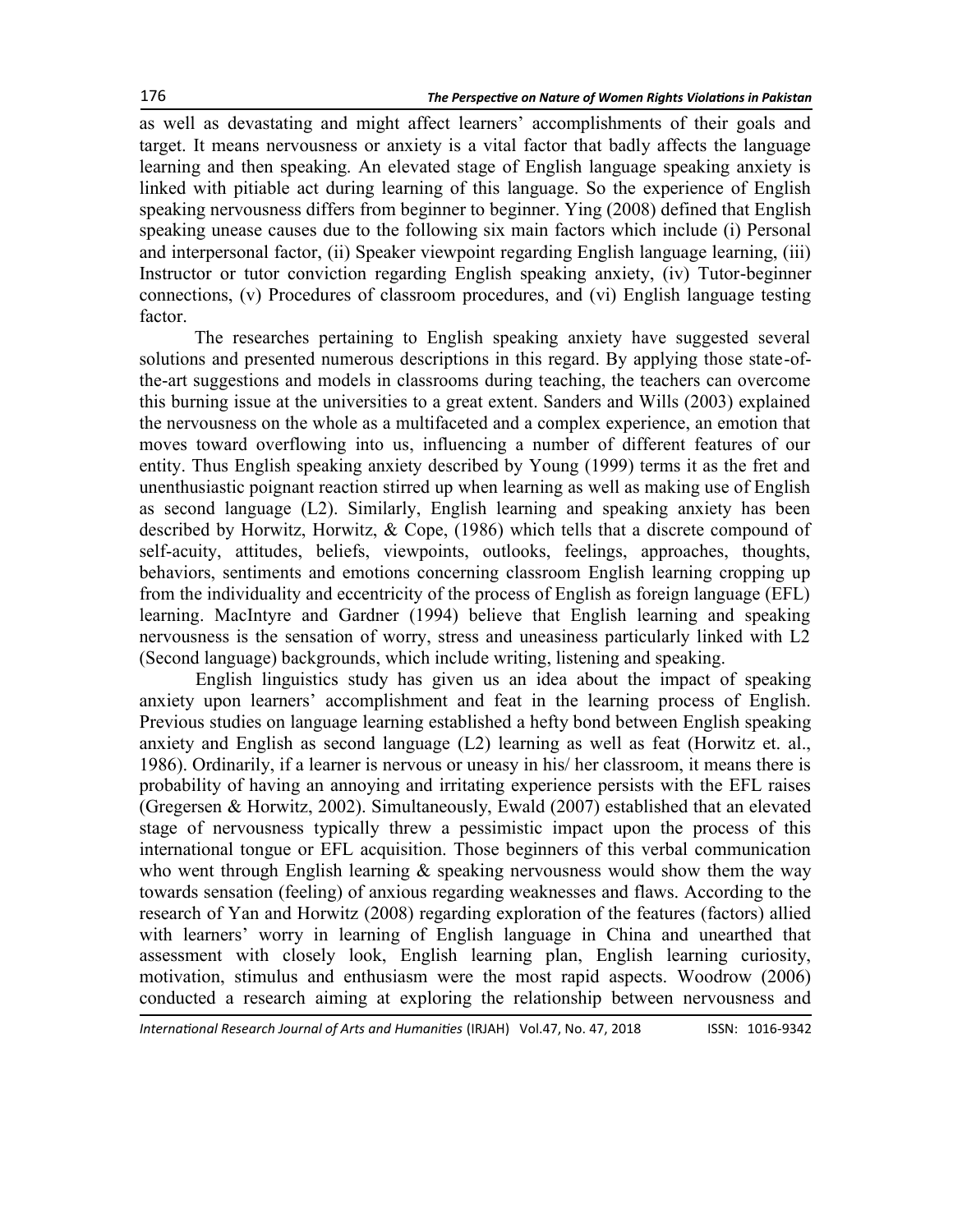linguistic feat among English as foreign language beginners who participated in the classrooms where the courses of EAP (English for Academic Purposes) were taught. Results discovered that the most common recorded reason of nervousness was nothing but trepidation and fright of intermingling with L1 orators (or native speaker) furnishing verbal speech or presentation and carrying out in the presence of class fellows. English learning and speaking worry or anxiety is itself a hefty indicator of pessimistic approaches towards learning and speaking this verbal communication. According to Chao (2003) who did research using quantitative and qualitative methods together so as to explore and examine the extent of fretfulness amongst the learners of a private educational institution; the students learnt L2 (English as second language) in Taiwan. The researcher discovered the extent, nervousness was reasonably sky-scraping and far above the ground. Similarly, Onwuegbuzie, Baily and Daley (1999) scrutinized and analyzed the features and aspects envisaged L2 nervousness (anxiety) and brought important associations into being among the variables which include epoch, era, age, educational accomplishment or academic feat, previous higher learning institution experience with overseas or non-native verbal communications and predictable in general average for existing linguistic classes or lessons. In context with learners' age, Onwuegbuzie, Baily and Daley (1999) established that the old learners possessed greater linguistic concern than that of new pupils.

#### **English Language Speaking Anxiety**

Vocalizing or talking a language has a great importance in the world because speaking is basic ability required for learning of any language. But when it comes to English as second language (ESC) edification, talking anxiety or nervousness possesses an unfavorable upshot upon beginners' feat. Speaking worry is embedded in paucity of selfassurance. Horwitz, Horwitz, and Cope (1986) established English talking is questionably the ability which is most influenced by linguistic nervousness. Moreover, L2 (English as second language or English as foreign language) faculty staff or trainers can perform an exquisite job in the degree of unease beginners practiced while attending English or other subjects classes and learning courses. Williams and Andrade (2008) unearthed that the learners become perplexed and perturbed at the time when the L2 faculty members put up queries in the lecture halls or classrooms. Elkhafaifi (2005) established through his research that nervous beginners have a propensity to stay away from intentional replies and input in verbal and spoken activities and behaviors while shunning communicating in English within the classrooms. Price (1991) one of his studies regarding speaking and learning anxiety interviewed extremely worried French students and discovered that their foundation of unease consisted of four factors which include:

- 1) Fright of talking the target tongue before the peers.
- 2) Fright of committing blunders or shortcomings.
- 3) Fright of being chuckled or ridiculed at by their fellows.
- 4) Students' misperceptions regarding having lesser skills of the French tongue than their other counterparts.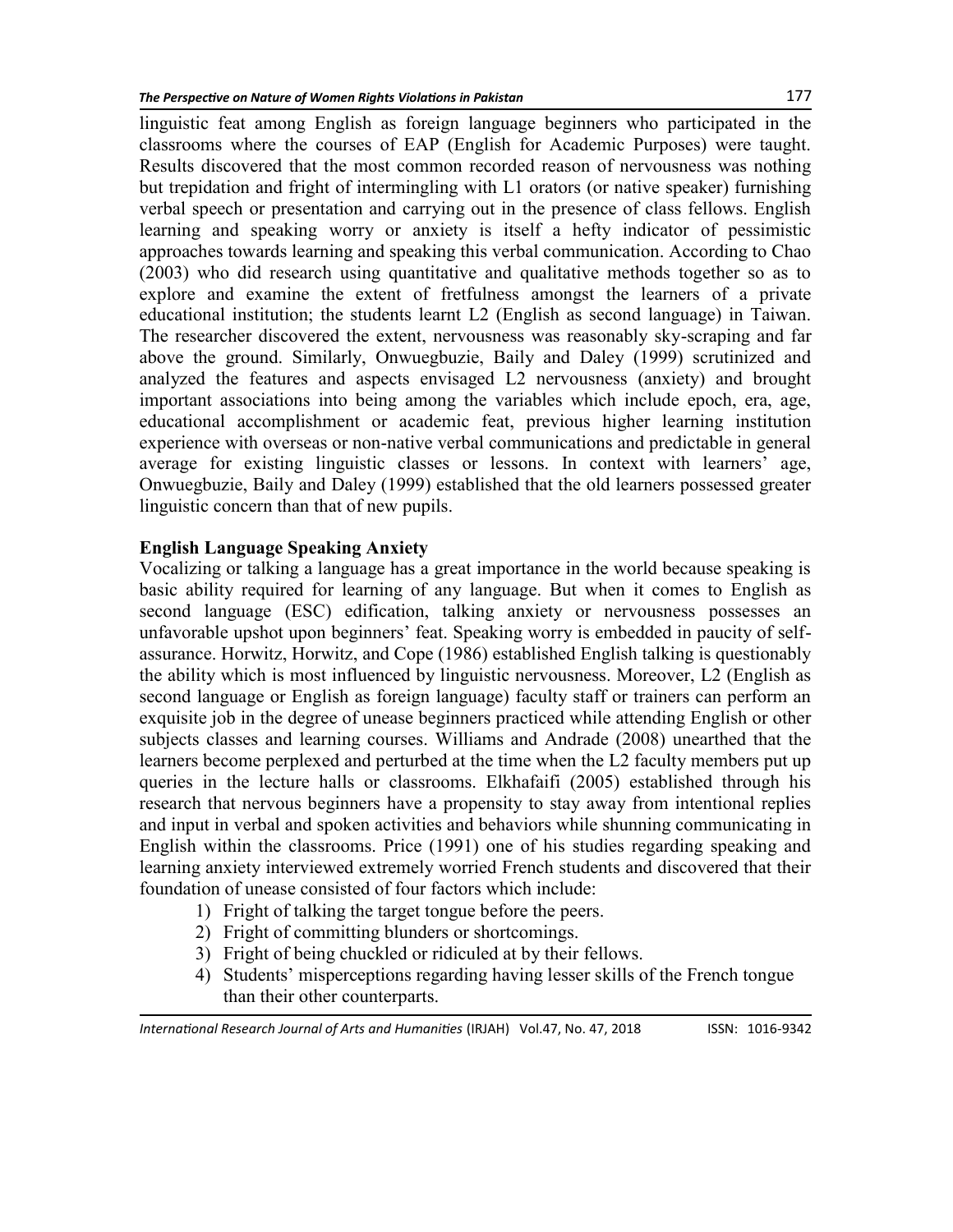### **English Language Writing Anxiety**

Linguistic nervousness results in unenthusiastic and pessimistic approaches among the learners towards English as foreign language (EFL) lettering ability or writing skill. So the lettering nervousness has an impact upon beginners' writing feat. In EFL, lettering anxiety or nervousness is considered as a key obstacle for advancing language knowledge and presentation. Cheng (1997) established a pessimistic relationship between foreign language lettering nervousness and foreign language writing accomplishment. Cheng (2002) establishes that authors coupled with advanced stage of nervousness are inclined to shun getting the courses of writing. Horwitz et al. (1986) pointed out that the learners with advanced script nervousness put pen to paper for shorter compositions, face obscurity or trouble focusing and taking hold of the substance of contribution. These learners possess tribulations discerning the reverberation, sound, resonance, structure and construction are inclined to forget or even over-revision.

### **English Language Reading Anxiety**

English lingo reading nervousness is nothing but the fright and panic practiced by the learners while give a read to this language text and manuscript. Learners' educational performance is affected by reading anxiety to a great extent. So the reading nervousness is fundamentally ingrained and embedded in certain kinds of dread for example trepidation of disappointment or failure and deficiency of self-assurance. Current researches established a pessimistic relationship between linguistic nervousness and reading feat. Chen (2007) established that L2 (second language) talking nervousness unenthusiastically associated with verbal performance or oral presentation.

## **English Language Listening Anxiety**

Hearing or listening ability plays a pivotal role for acquisition of language; therefore the importance of this aspect of learning language cannot be ignored. When one does not have the listening skills, he/ she will not be able to communicate properly. So the notion and concept of ESL listening anxiety or nervousness is directly allied with common offshore lingo unease. L2 listening anxiety is considered as the significant apprentice variables influencing achievement accomplishment and failure in EFL learning and speaking accordingly. Earlier studies pointed out that hearing or listening skill is a critical feature in English language acquisition or L2 gaining. According to a research of Vogely (1998) conducted to explore the correlation between undergraduates' hearing feat and nervousness amongst one hundred forty learners of an American University learning the Spanish tongue. Results of the study discovered that the partakers in majority were found to be facing with anxiety at the time of hearing Spanish. Unlimited and open-ended queries were raised subsequent to a hearing wide-ranging test. The findings pointed out five main foundations of anxiety which include (i) the rapidity of delivery, (ii) pitiable and poor accent, (iii) new and unknown intonation and rhythm, (iv) unlike and dissimilar accent and enunciation, (v) the extent of the hearing passages and means of access.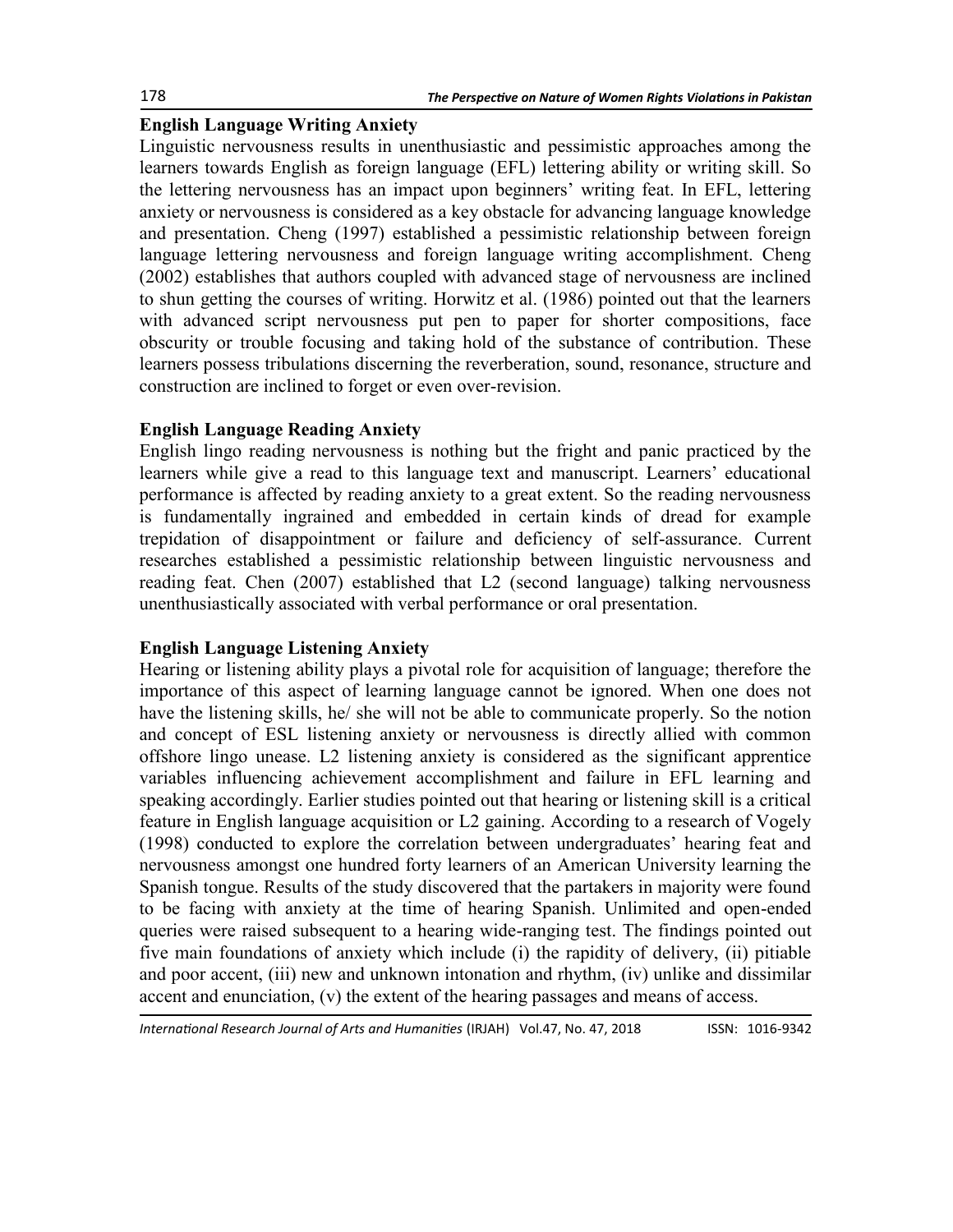English speaking anxiety in some researches has been considered as the basic emotional erratic affecting achievement or collapse (success or failure) in English linguistic education.

#### **Research Questions**

For this significant study, following research questions have been developed to reach at the required findings:

- What is the extent of English speaking anxiety amongst L2 learners studying in different departments at the University of Sindh, Jamshoro?
	- i) Is there any momentous connection between the extent of linguistic nervousness or English speaking anxiety and two variables given below:
	- ii) Twelve-month in the particular course?
	- iii) Learners' age limit?

#### **Method**

In this research, a quantitative research method has been taken on in order to examine the height and extent of English speaking anxiety amongst English as foreign language learners at the University of Sindh, Jamshoro.

#### **Research Design for the Study**

Obviously, the height or extent of English speaking anxiety has been measured and calculated by several researcher scholars by means of a number of instruments and research tools. But a survey research methodology in this study has been brought in use to gather data regarding the height and extent of English language nervousness.

#### **Sample**

A total number of 200 students studying in various departments of all the seven faculties including social science, natural sciences, law, commerce & business administration, education, arts & humanities and Islamic studies of the University of Sindh were selected in order to achieve the aims and objectives of the research. The selected participants belonged to different rural and urban areas of the province of Sindh while their L1 or mother tongue was Sindhi language. Their medium of instruction was English and they also studied functional English, business English and academic English for two semesters or continuously a year. The sample has been chosen by means of the random sampling method. The research tools were assigned to the selected participants as classroom goings -on. They assented in the direction of data compilation from the answers received on the questionnaires or opinion poll and survey.

## **Data Collection Instrument or Tool**

Statistics were gathered all the way in the course of questionnaire consisted of survey. L2 Classroom Anxiety Scale urbanized and developed by Horwitz, Horwitz, and Cope (1986) has been brought in use for gathering information for this research. In this tool,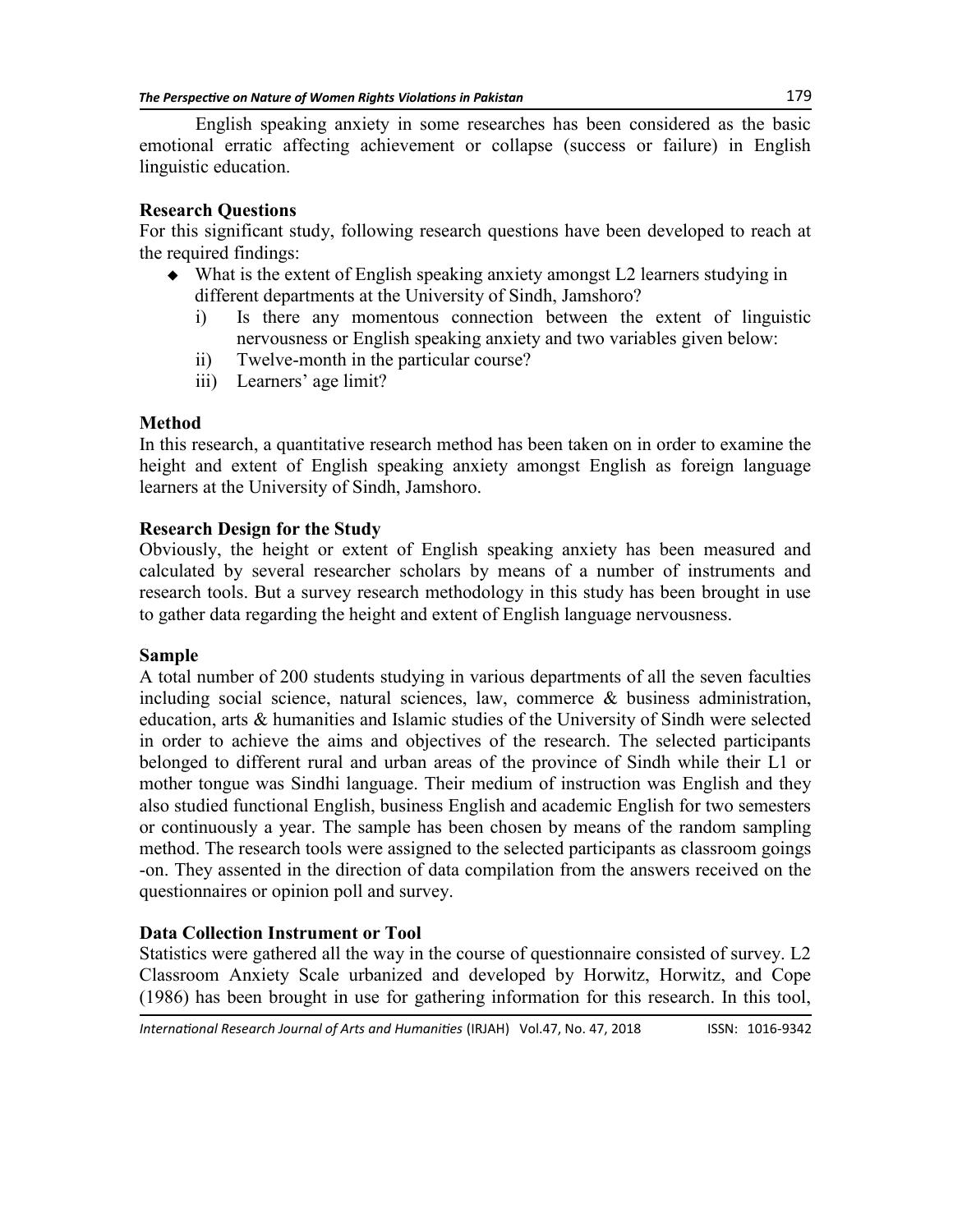thirty five questions were given while two of these items were linked with personal information of the participants and thirty three questions were allied with EFL classroom anxiety. Every question carried a series of 5 points Likert-scale which were given like this, (a) Strongly Disagree, (b) Disagree, (c) Neither Agree nor Disagree, (d) Agree (e) Strongly Agree.

### **Procedures**

The exploration and analysis of this research has been carried in a bid to reply the queries given in the questionnaire ahead of height or extent of English lingo anxiety or nervousness amid the students learning this international language of significant repute. This research was conducted during the month of August 2018 soon after the university was re-opened following the summer vacations. The selected undergraduate students were told to tick mark all thirty 33 questions and reply additional two questions with their brief introduction included in the questionnaire. After collecting the data, the responses received by the chosen students were examined and scrutinized after bringing SPSS in use. A variety of numerical investigations particularly ‗descriptive and inferential' have been employed to examine and scrutinize the data in befitting way.

### **Data Analysis**

The participants were given a questionnaire consisted of survey and the functional rejoinders rate remained seventy percent. The collected data was developed through the use of statistical package for social science (SPSS) program. This has been utilized in examining information for instance, the descriptive figures which were employed during calculating the data incorporated frequency proportions, ways and average variations. Pearson's association coefficients have been brought in use to categorize the differentiations within the height, degree and extent of verbal communication anxiety and unease in proportion to the age as well as the annum in the particular course.

#### **Demographic Variables**

The demographic information of the selected undergraduates has been given concerning their age limits in Table 1 and relating to their year of study in the particular course given in Table 2.

| Age Groups | Frequency | Percent | Valid Percent |
|------------|-----------|---------|---------------|
| 17-20      | 50        | 75%     | 75%           |
| $21 - 24$  |           | 25%     | 25%           |
| Total      | 200       | 100%    | 100%          |

**Table 1.** *Allocation of the selected students concerning their age.*

This Table 1 demonstrates the allocation or division of the selected undergraduate students as per their age limit while the maximum proportion of the students i.e. 75

*International Research Journal of Arts and Humanities* (IRJAH) Vol.47, No. 47, 2018 **ISSN: 1016-9342**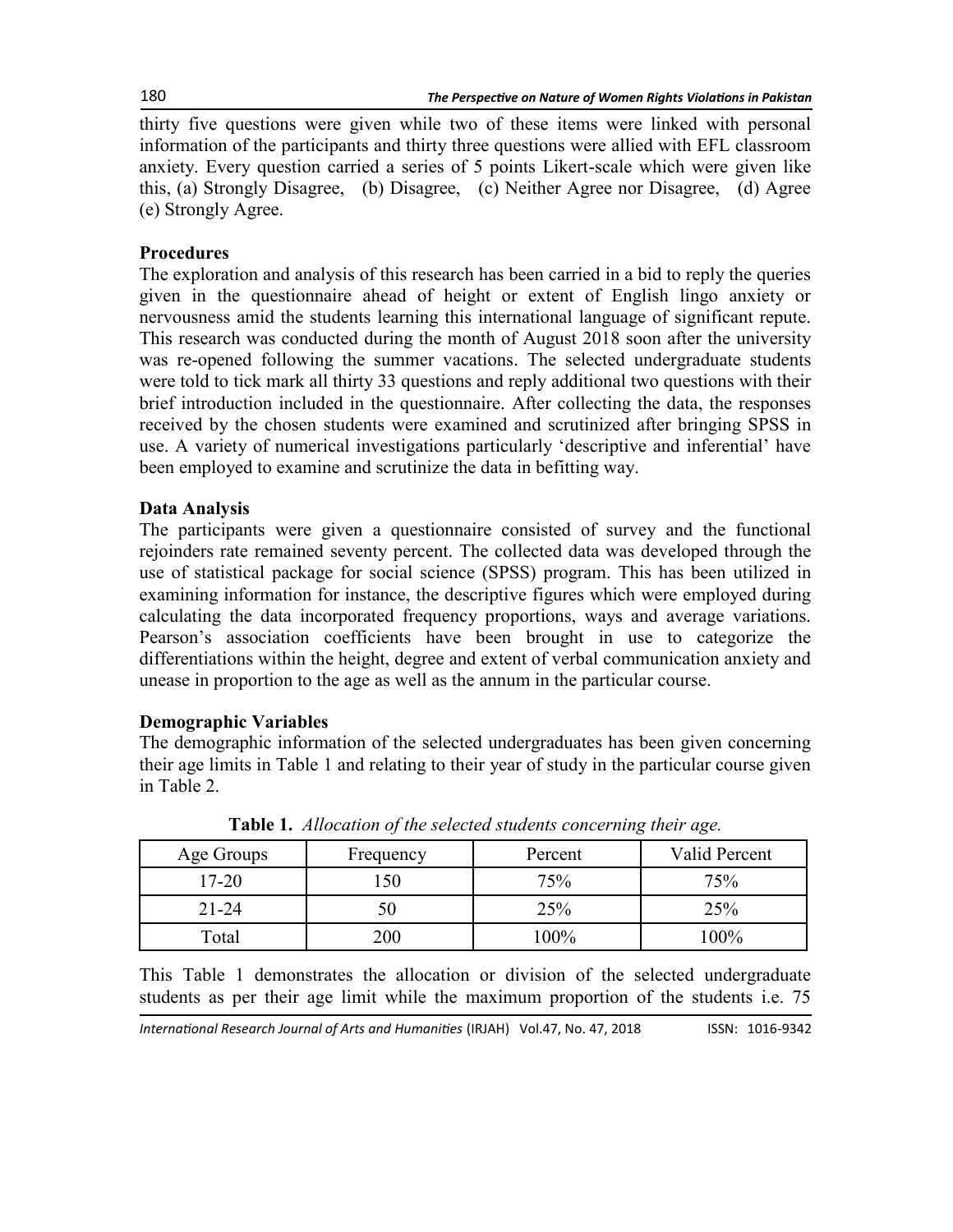percent were between the age of 17 to 20 and 25 percent pupils were between the age of 21 to 24.

| Year of study | Rate of recurrence | Percentage | Relevant percentage |
|---------------|--------------------|------------|---------------------|
| 1st year      |                    | 35%        | 35%                 |
| 2nd year      | 64                 | 32%        | 32%                 |
| 3rd year      | 32                 | 16%        | 16%                 |
| 4th year      | 34                 | 17%        | 17%                 |
| Total         | 200                | 100%       | 100%                |

**Table 2.** *Division and allocation of selected undergraduate students regarding their study year within certain particular courses.*

Table 2 shows that thirty five percent (35%) of the selected students belonged to first year in a particular program at the University of Sindh and thirty two percent (32%) of the participants were of second year. Thus sixteen percent (16%) of them belonged to third year and seventeen percent (17%) of the participants were of fourth year of their study on the campus.

#### **Findings Concerning First Question**

The participants were told to reply thirty three (33) Likert-scale questions calculating the extent and degree of English speaking anxiety amongst L2 undergraduates. They were also asked to introduce themselves fully at the space given after question #1 and 2. Outcomes of descriptive analysis in terms of std. percentages, deviations and means have been offered in Table # 3 in detail.

| <b>Questions</b> | <b>SD</b> | D       | <b>NAND</b> | A       | <b>SA</b> | Mean    | Std.    |
|------------------|-----------|---------|-------------|---------|-----------|---------|---------|
| Que 1            | 23        | 18      | 20          | 18      | 27        | 4.09    | 21.61   |
|                  | percent   | percent | percent     | percent | percent   | percent | percent |
| Que 2            | 43        | 22      | 9           | 12      | 9         | 1.21    | 0.27    |
|                  | percent   | percent | percent     | percent | percent   | percent | percent |
| Que 3            | 14        | 12      | 9           | 37      | 31        | 4.72    | 2.45    |
|                  | percent   | percent | percent     | percent | percent   | percent | percent |
| Que 3            | 14        | 12      | 9           | 39      | 32        | 3.72    | 2.47    |
|                  | percent   | percent | percent     | percent | percent   | percent | percent |
| Que 4            | 19        | 8       | 18          | 35      | 27        | 3.54    | 1.52    |
|                  | percent   | percent | percent     | percent | percent   | percent | percent |
| Que 5            | 30        | 29      | 22          | 12      | 12        | 2.58    | 1.42    |
|                  | percent   | percent | percent     | percent | percent   | percent | percent |

| Table 3. Standard percentages, deviations and means are being presented |                     |  |  |
|-------------------------------------------------------------------------|---------------------|--|--|
|                                                                         | here in this table. |  |  |

*International Research Journal of Arts and Humanities* (IRJAH) Vol.47, No. 47, 2018 **ISSN: 1016-9342**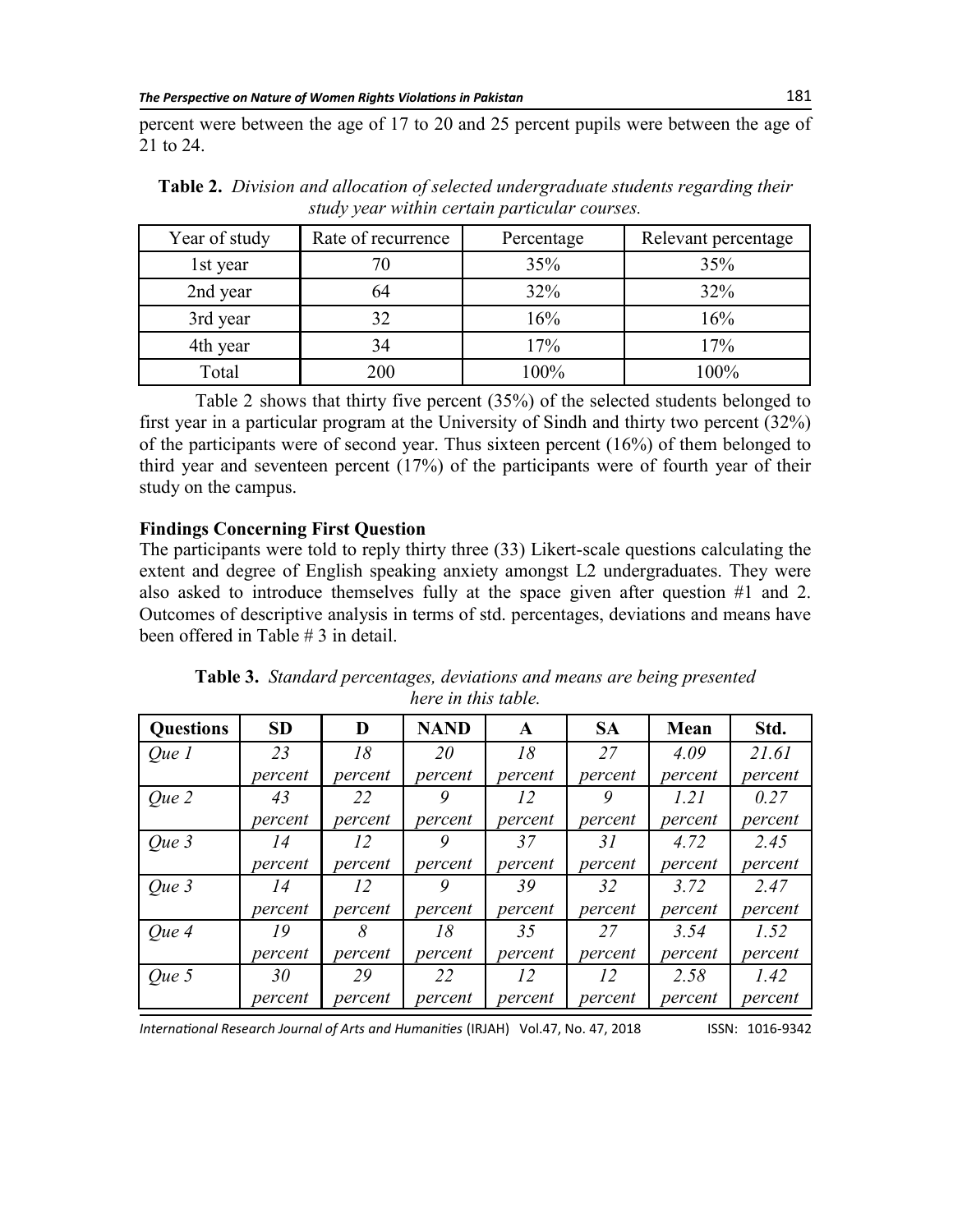| Que 6                       | 12      | 9              | 15      | 38      | 31             | 3.78    | 1.39    |
|-----------------------------|---------|----------------|---------|---------|----------------|---------|---------|
|                             | percent | percent        | percent | percent | percent        | percent | percent |
| Que 7                       | 10      | 8              | 28      | 31      | 28             | 3.78    | 1.32    |
|                             | percent | percent        | percent | percent | percent        | percent | percent |
| Que 8                       | 43      | 22             | 16      | 12      | 12             | 2.39    | 1.58    |
|                             | percent | percent        | percent | percent | percent        | percent | percent |
| Que 9                       | 10      | 8              | 28      | 34      | 25             | 3.67    | 1.02    |
|                             | percent | percent        | percent | percent | percent        | percent | percent |
| Que 10                      | 14      | $\overline{7}$ | 39      | 19      | 26             | 3.47    | 1.39    |
|                             | percent | percent        | percent | percent | percent        | percent | percent |
| Que 11                      | 26      | 16             | 46      | 7       | 10             | 2.68    | 1.29    |
|                             | percent | percent        | percent | percent | percent        | percent | percent |
| Que 12                      | 13      | 14             | 17      | 40      | 21             | 3.53    | 1.39    |
|                             | percent | percent        | percent | percent | percent        | percent | percent |
| Que 13                      | 11      | 13             | 26      | 33      | 22             | 3.53    | 1.34    |
|                             | percent | percent        | percent | percent | percent        | percent | percent |
| <i><u>Oue 14</u></i>        | 15      | 7              | 24      | 31      | 28             | 3.61    | 1.43    |
|                             | percent | percent        | percent | percent | percent        | percent | percent |
| Que 15                      | 23      | 13             | 21      | 23      | 25             | 3.25    | 1.58    |
|                             | percent | percent        | percent | percent | percent        | percent | percent |
| Que $16$                    | 40      | 29             | 13      | 14      | 9              | 3.34    | 1.41    |
|                             | percent | percent        | percent | percent | percent        | percent | percent |
| Que 17                      | 23      | 15             | 28      | 26      | 13             | 2.03    | 1.43    |
|                             | percent | percent        | percent | percent | percent        | percent | percent |
| Que 18                      | 22      | 21             | 24      | 21      | 17             | 2.02    | 1.48    |
|                             | percent | percent        | percent | percent | percent        | percent | percent |
| <i><u><b>Que 19</b></u></i> | 34      | 31             | 24      | 12      | $\overline{4}$ | 2.32    | 1.22    |
|                             | percent | percent        | percent | percent | percent        | percent | percent |
| $Que$ 20                    | 18      | 21             | 27      | 22      | 17             | 2.02    | 1.43    |
|                             | percent | percent        | percent | percent | percent        | percent | percent |
| Oue 21                      | 34      | 28             | 17      | 13      | 13             | 2.53    | 1.48    |
|                             | percent | percent        | percent | percent | percent        | percent | percent |
| Que 22                      | 12      | 13             | 32      | 35      | 13             | 3.35    | 1.26    |
|                             | percent | percent        | percent | percent | percent        | percent | percent |
| Que 23                      | 15      | 13             | 17      | 44      | 16             | 3.44    | 1.38    |
|                             | percent | percent        | percent | percent | percent        | percent | percent |
| Que 24                      | 17      | 19             | 37      | 24      | 8              | 2.98    | 1.26    |
|                             | percent | percent        | percent | percent | percent        | percent | percent |
| Que 25                      | 14      | 13             | 32      | 17      | 29             | 3.45    | 1.46    |
|                             | percent | percent        | percent | percent | percent        | percent | percent |

182 *The impact of School Organizational Health on the Students Academic Achievement (A case study of District Tando Allahyar)*

*International Research Journal of Arts and Humanities* (IRJAH) Vol.47, No. 47, 2018 **ISSN: 1016-9342**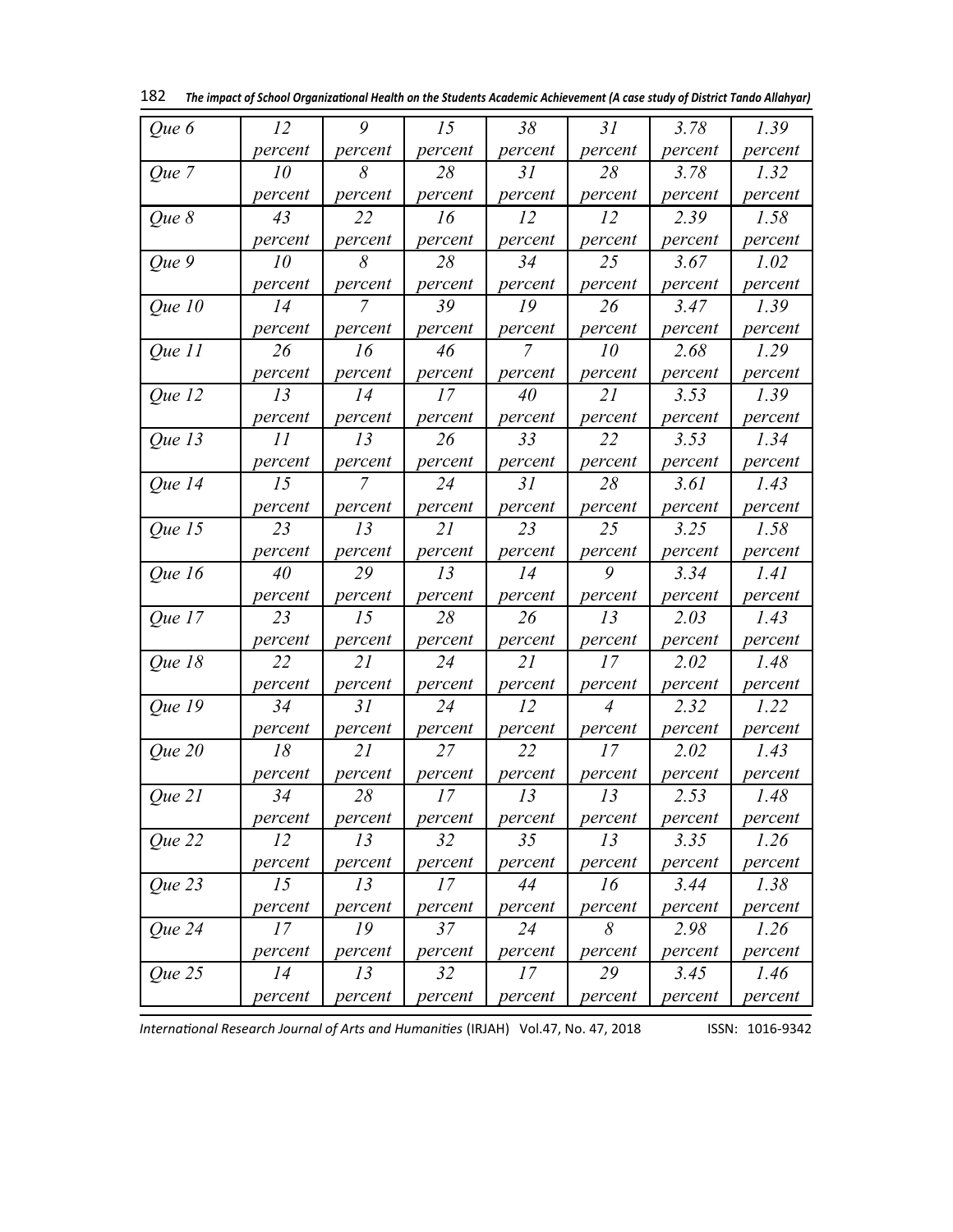| Oue 26 |         |         | າທ<br>∠∪ | ~~      |         |         |         |
|--------|---------|---------|----------|---------|---------|---------|---------|
|        | percent | percent | percent  | percent | percent | percent | percent |

#### **Acronyms**:

SD= strongly disagree  $D=$  disagree NAND= neither agree nor disagree  $A = \text{agree}$ SA= strongly agree Std. = Standard

Inspection of the standard deviation, percentages, deviations  $\&$  means shown in table # 3 authenticates with the purpose of the maximum proportions of scores within linguistic nervousness were found through receiving the answer of following item:

| <b>Questions</b>                                                                                                                                 | Response percentage                                                                                                                                                                                             |
|--------------------------------------------------------------------------------------------------------------------------------------------------|-----------------------------------------------------------------------------------------------------------------------------------------------------------------------------------------------------------------|
| During attending the lecture at Shaikh<br>Ayaz auditorium, I came across thinking<br>regarding those boys who are not part of<br>our university. | Hence, sixty eight percent $(68%)$ of the<br>selected undergraduates marked tick on<br>the choices 'agree' and 'strongly agree';<br>by means of Mean score 3.78 percent and<br>standard deviation 1.39 percent. |
| She started shivering when the teacher<br>asked her to come at the dice and give<br>presentation on tenses.                                      | In reply to this item, sixty nine percent<br>$(69\%)$ replied with the same two options<br>including 'agree' and 'strongly agree', by<br>way of Mean score 3.72 percent & stand-<br>ard deviation 1.47 percent. |
| They lost their confidence by thinking<br>that they are not home in English like<br>that of other their fellow.                                  | Fifty eight percent $(58%)$ of the selected<br>students responded the same choices<br>'agree' and 'strongly agree' by means of<br>Mean score 3.02 percent & standard de-<br>viation 1.32 percent.               |
| He began to shiver when he was asked<br>without preparation to deliver a lecture<br>on any English topic by the teacher.                         | Fifty eight percent $(58%)$ respondents<br>responded the same choices 'agree' and<br>'strongly agree' by way of Mean score<br>3.67 percent $\&$ standard deviation 1.02<br>percent.                             |

Thus the minimum percentages/ proportions of scores in linguistic anxiety and unease were recorded for the following items: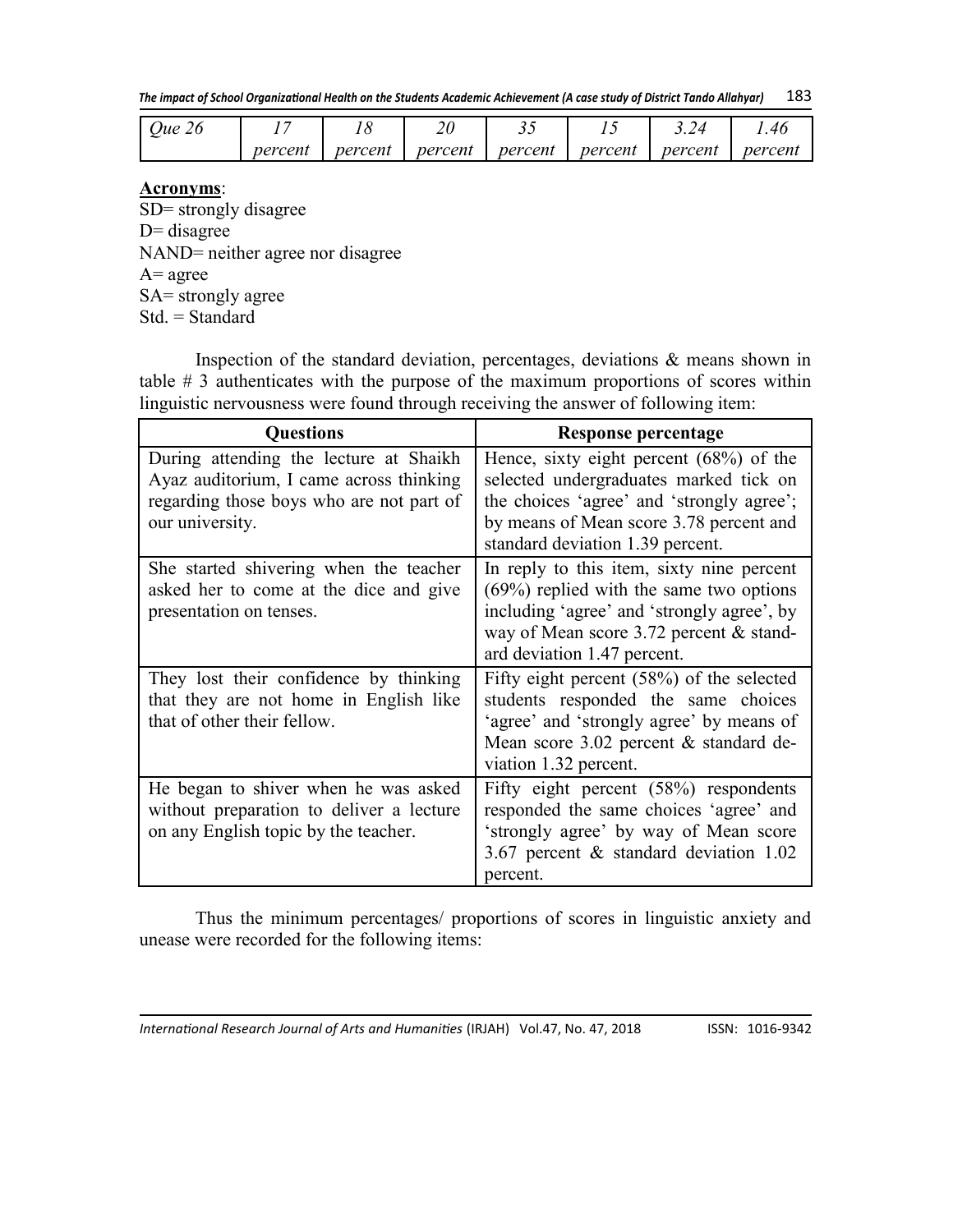| <b>Items</b>                                                                                         | <b>Response percentage</b>                                                                                                                                                                                                             |
|------------------------------------------------------------------------------------------------------|----------------------------------------------------------------------------------------------------------------------------------------------------------------------------------------------------------------------------------------|
| The more he studies to get command on<br>English, the more he becomes perplexed.                     | Fifty one percent $(51\%)$ out of selected<br>participants responded by marking tick<br>on the two choices that are: 'strongly<br>disagree' or 'disagree' by way of Mean<br>score $2.54$ percent & standard deviation<br>1.47 percent. |
| She is usually comfortable during taking<br>tests in her linguistic subject.                         | Sixty four percent $(64%)$ out of the<br>selected students responded the same<br>choices 'strongly disagree or 'disagree'<br>through Mean score 2.39 percent $\&$<br>standard deviation 1.02 percent.                                  |
| You do not worry when the English class<br>gets underway.                                            | Seventy eight percent (78%) out of total<br>respondents responded the same choice<br>'strongly disagree' or 'disagree' by way<br>of Mean score 2.44 & standard deviation<br>1.49 percent.                                              |
| He is frightened that his English tutor is<br>all set to rectify all the shortcomings he<br>commits. | Sixty one percent $(61\%)$ out of selected<br>respondents responded the same two<br>choices 'strongly disagree' or 'disagree'<br>by way of Mean score 2.32 percent $\&$<br>standard deviation 1.22 percent.                            |

| 184 |  | The impact of School Organizational Health on the Students Academic Achievement (A case study of District Tando Allahyar) |
|-----|--|---------------------------------------------------------------------------------------------------------------------------|
|-----|--|---------------------------------------------------------------------------------------------------------------------------|

The total average of the Mean scores of the extent and degree of English linguistic anxiety and unease was Mean 3.14 percent  $\&$  the standard deviation 0.35 percent corroborating the outcomes of the proportions (percentages) exposed that the selected students in majority practiced a reasonable extent and degree of nervousness in the classroom of English language. Consequently, it can also be said that English as foreign language learners on the whole, are not worried regarding seeking knowledge of English, even if these students feel still nervous under some circumstances.

#### **Findings Concerning Second Question**

- a) Definition of Analysis of Variance (ANOVA): ANOVA is a statistical technique that assesses potential differences in a scale-level dependent variable by a nominal-level variable having 2 or more categories. This test is also called the Fisher analysis of variance.
- b) For this part of the question, Analysis of Variance (ANOVA) has been putting into practice aiming at testing that there are consequential distinctions in the degree and extent of English learning and speaking unease as per age and year of study on the campus in certain particular courses.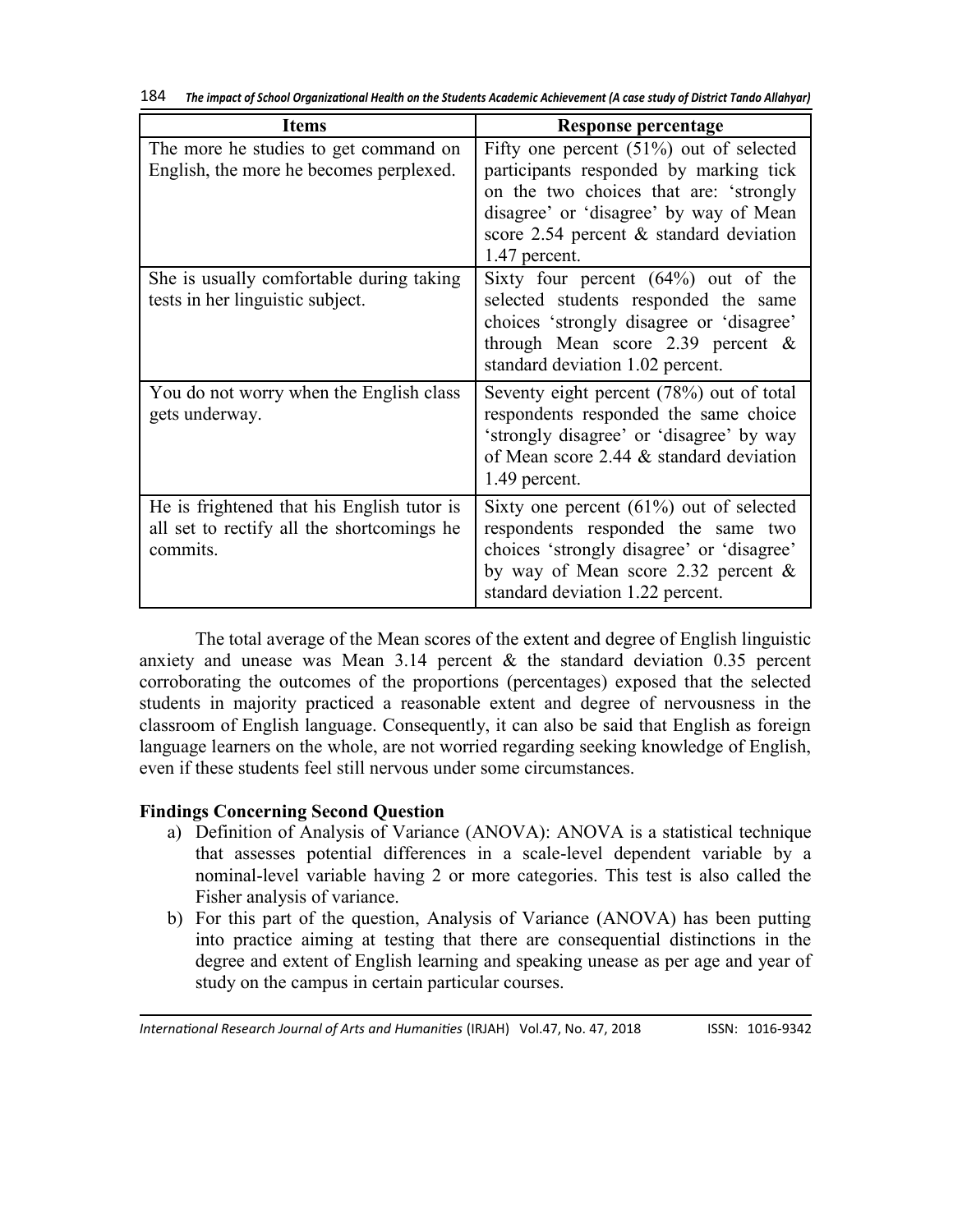*The impact of School Organizational Health on the Students Academic Achievement (A case study of District Tando Allahyar)* 185

| Age         | Between Groups | 195,356  | 4   | 48,839 | $2,434*$ | 048 |
|-------------|----------------|----------|-----|--------|----------|-----|
|             | Within Groups  | 5699,357 | 96  | 20,068 |          |     |
|             | Total          | 5894,713 | 100 |        |          |     |
| Year in the | Between Groups | 195,356  | 4   | 48,839 | 2,434*   | 048 |
| particular  | Within Groups  | 5699,357 | 96  | 20,068 |          |     |
| course      | Total          | 5894,713 | 100 |        |          |     |

**Table 4.** *In one-way, ANOVA outcomes in line with L2 learners' demographic variables.*

This Table 4 shows that there is no significant distinction amid averages in context with the study year in certain particular course variables but here is found an important distinction of zero point zero five (0.05) extent and degree amid averages in context with the age changeable.

### **Conclusion**

Anxiety or uneasiness is a shape of poignant dilemma (or emotional problem) which might exceedingly have an effect on the educational achievement or academic feat of English as foreign language beginners. This study established that L2 learners face with reasonable extent and degree of anxiety and nervousness. The outcome of this research seems to be in proportion to most of the earlier researches of Çatatay (2015) and Heng, Abdullah and Yosaf (2012). Moreover, results also point out 'no momentous distinction of worry extent and stage concerning study year of certain particular disciplines. Results of this study differ with the conclusion of Elkhafaifi (2005). Elkhafaifi established in his study that learners after reaching at third year of their educational program possessed considerably lesser extent of L2 anxiety in comparison with initial years of their study at universities i.e. first and second year. Results of this research point out that there is an important distinction at the stage of English speaking anxiety with regards to age variable; founded on the outcomes, the recommendations which have been made are given below:

- 1. English as well as other teachers of different subjects must recognize and admit the significance as well as value of the problem of English speaking anxiety amongst their students at the University of Sindh Jamshoro and other educational institutions of the province of Sindh.
- 2. Those who are aspirants of learning and then speaking English ought to be encouraged, egged on and given confidence so as to put English verbal communication into practice inside and outside their classrooms.
- 3. The aspirants and learners of the English language must be provided an opportunity to converse with native orators (speakers) in more casual situation for which the English native speakers who visit the University of Sindh on different occasions, they may be invited to address the students on certain topics in order to provide the learners with the opportunity to mingle with such guests and talk to them frequently. This will create confidence amongst the students besides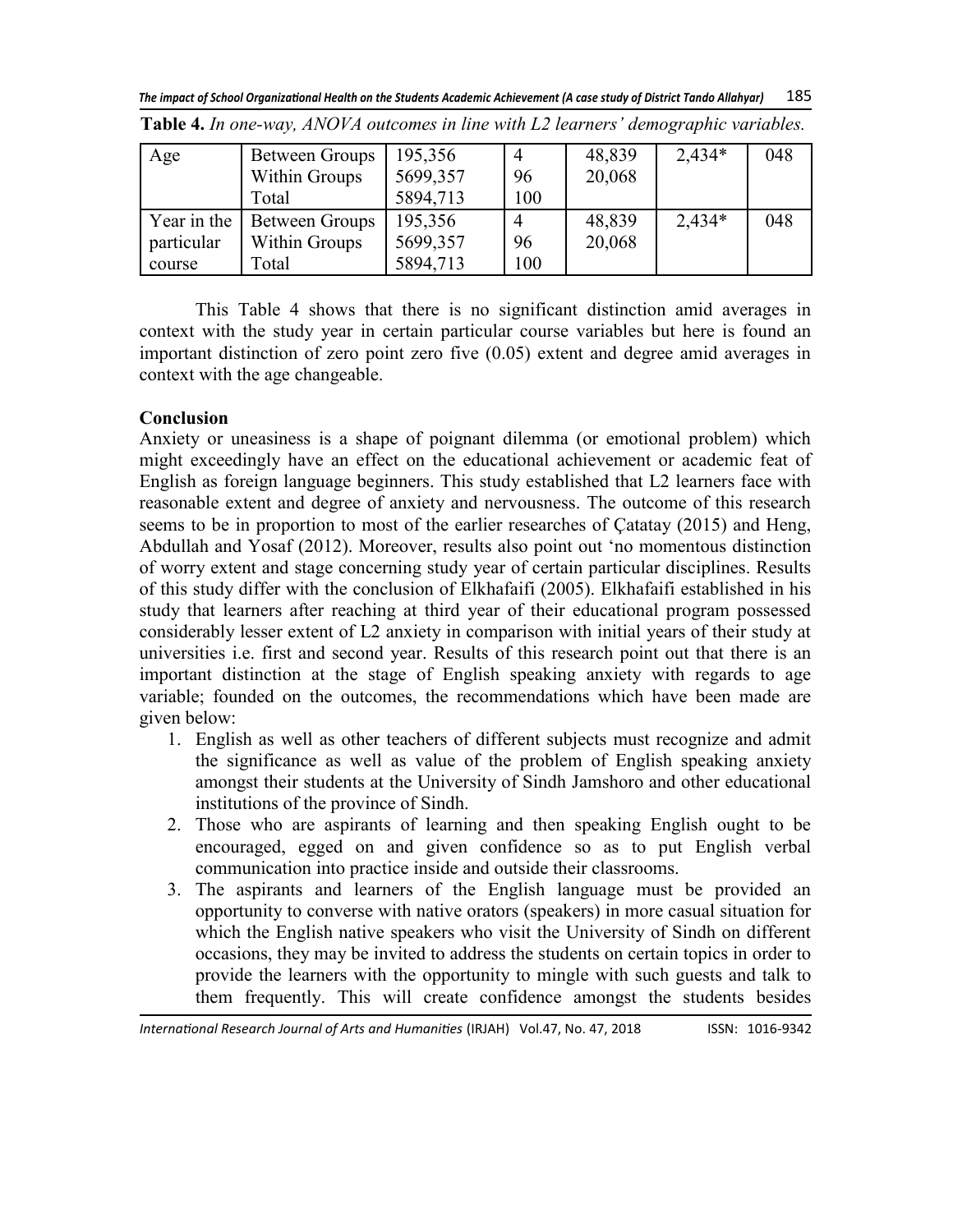#### 186 *The impact of School Organizational Health on the Students Academic Achievement (A case study of District Tando Allahyar)*

advising the learners to enhance social networking through their cell phones or computers. Such steps can lead the learners of English language to get rid of speaking anxiety and fill their hearts with the stuff of self-confidence.

- 4. The students should be given various topics so that they may come in their classes on next day with full preparations to deliver their oral presentations. During this, the behavior of the teacher should be friendly and they must not link grading with such kind of presentations rather than creating eager in the learners and speakers to speak by hook and by crook.
- 5. The teachers must not criticize those presenter students in the class in front of his other mates who are little bit weak and do not possess talking power in comparison with their other mates. They must be encouraged instead of humiliation as it generally happens in the classrooms.

### **References**

- **Çatatay, V. (2015).** Examining EFL students' foreign language speaking anxiety: The case at a Turkish state university. *Procedia - Social and Behavioral Sciences, 199*, 648-656. https://doi.org/10.1016/j.sbspro.2015.07.594
- **Chao, C. (2003).** Foreign language anxiety and emotional intelligence: A study of EFL students in Taiwan. Texas A & M University–Kingsville. Retrieved from http:// ezproxy.lib.uh.edu/Login?URL=/docview/305244027?accountid=7107
- Chen, M. L. (2007). Test anxiety, reading anxiety and reading performance among university English as second language learners Unpublished M.A. thesis, Ming Chuan University, Taiwan.
- Cheng, H. (1997). The impacts of teachers' beliefs on students' anxiety about foreign language learning. The Proceedings of the Sixth International Symposium on English Teaching. Taipei, Crane, 113-129.
- **Cheng, Y. S. (2002).** Factors associated with foreign language writing anxiety. *Foreign Language Annals, 35*, 647-656. https://doi.org/10.1111/j.1944- 9720.2002.tb01903.x
- **Elkhafaifi, H. (2005).** Listening comprehension anxiety in the Arabic language classroom. *The Modem Language Journal, 89* (2), 206-220. https://doi.org/10.1111/ j.1540-4781.2005.00275.x
- **Ewald, J. D. (2007).** Foreign language learning anxiety in upper-level classes: Involving students as researchers. *Foreign Language Annals, 40*(1), 122-142. https:// doi.org/10.1111/j.1944-9720.2007.tb02857.x
- **Gardner, R. C., & MacIntyre, P. D. (1992).** A student's contributions to second language learning. Part I: Cognitive variables. *Language Teaching, 25*, 211-22. https://doi.org/10.1017/S026144480000700X